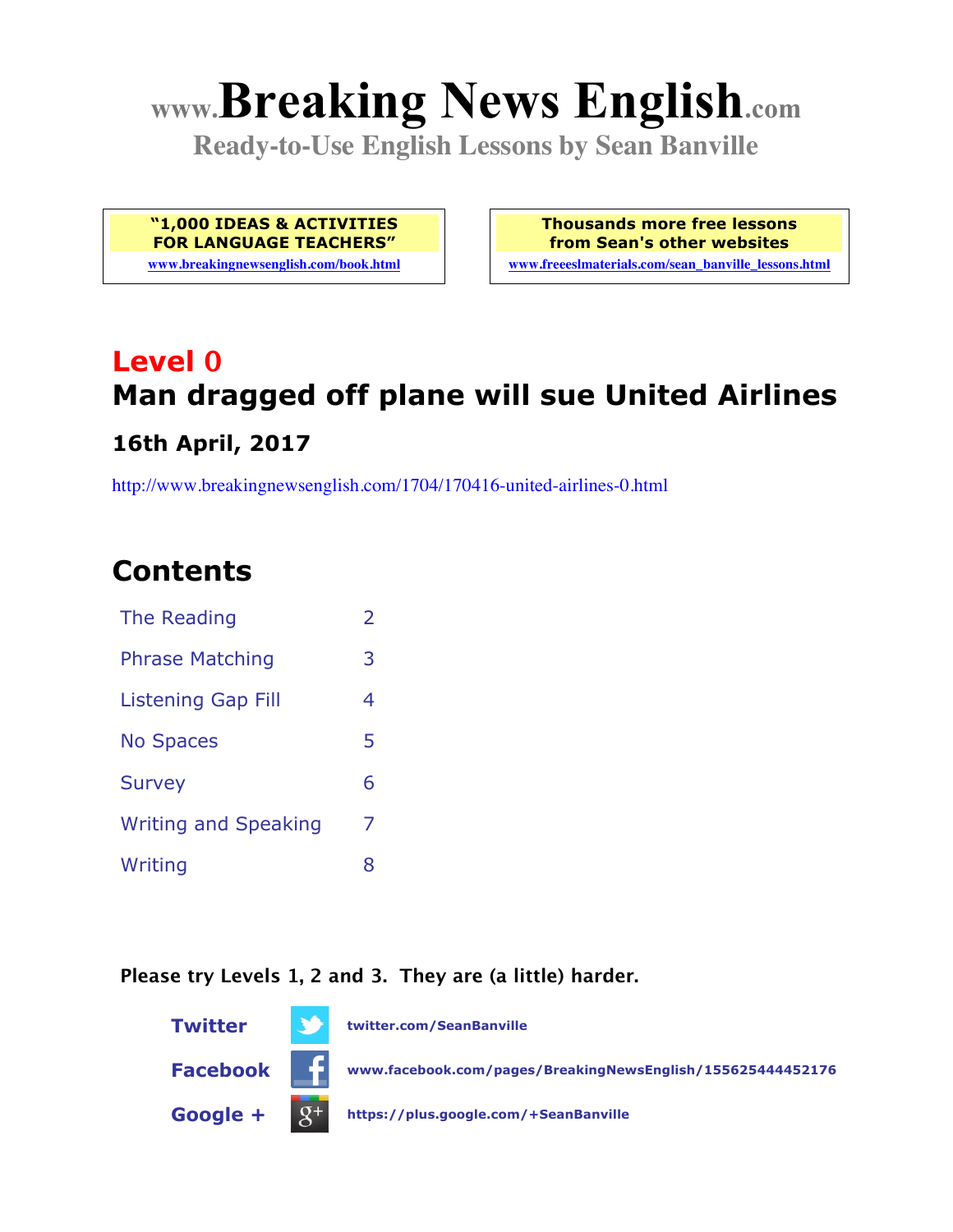### **THE READING**

From http://www.breakingnewsenglish.com/1704/170416-united-airlines-0.html

United Airlines treated a passenger badly. Security guards pulled a 69-year-old doctor from his seat. They dragged him along the floor. He was covered in blood. He lost two teeth and broke his nose. The doctor paid for his seat. United said a crew member needed it. The doctor said he had to work the next day. United didn't listen to him.

The doctor will sue United Airlines. He was born in Vietnam. He said the United flight was "more horrifying" than being in the Vietnam War. His daughter was totally shocked. A video of the doctor being dragged went viral. Many people signed a petition for the United Airlines boss to quit. He said no. He did not apologize at first.

Sources: http://www.**bbc.com**/news/world-us-canada-39586391 http://www.**chicagotribune.com**/business/ct-united-dragged-passenger-dao-0414-biz-20170413 story.html http://www.**newsweek.com**/david-dao-united-passenger-press-conference-lawsuit-583791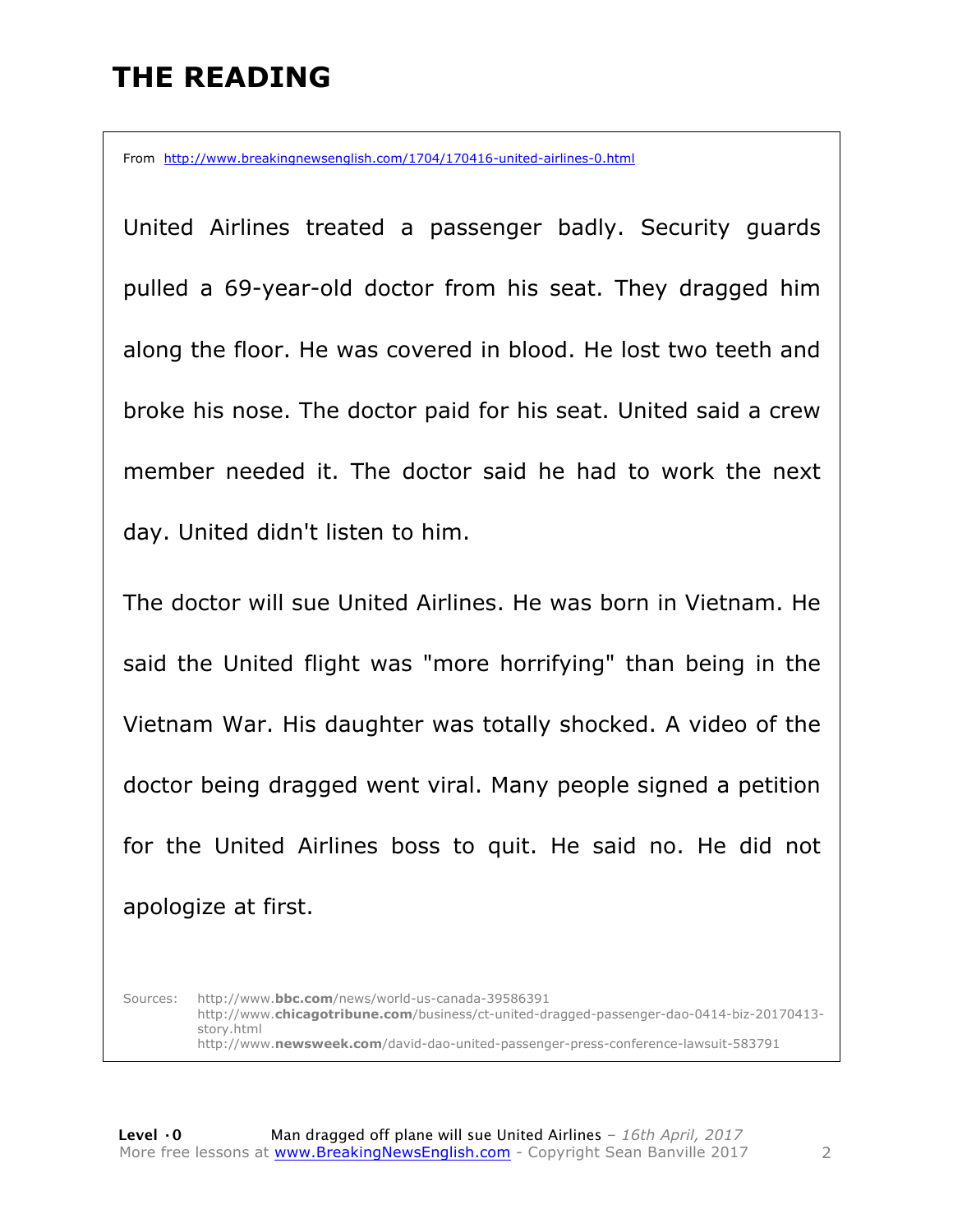# **PHRASE MATCHING**

From http://www.breakingnewsenglish.com/1704/170416-united-airlines-0.html

#### **PARAGRAPH ONE:**

| 1. treated a passenger    | a. | member          |
|---------------------------|----|-----------------|
| 2. He was covered         | b. | nose            |
| 3. broke his              |    | c. to him       |
| 4. The doctor paid        |    | d. in blood     |
| 5. crew                   |    | e. to work      |
| 6. the next               |    | f. for his seat |
| 7. The doctor said he had |    | g. badly        |
| 8. United didn't listen   |    | h. day          |

#### **PARAGRAPH TWO:**

| 1. The doctor will                    |    | a. horrifying          |
|---------------------------------------|----|------------------------|
| 2. He was born                        |    | b. petition            |
| 3. He said the United flight was more |    | c. sue United Airlines |
| 4. His daughter                       |    | d. of the doctor       |
| 5. A video                            |    | e. first               |
| 6. went                               | f. | was totally shocked    |
| 7. Many people signed a               |    | g. viral               |
| 8. He did not apologize at            |    | h. in Vietnam          |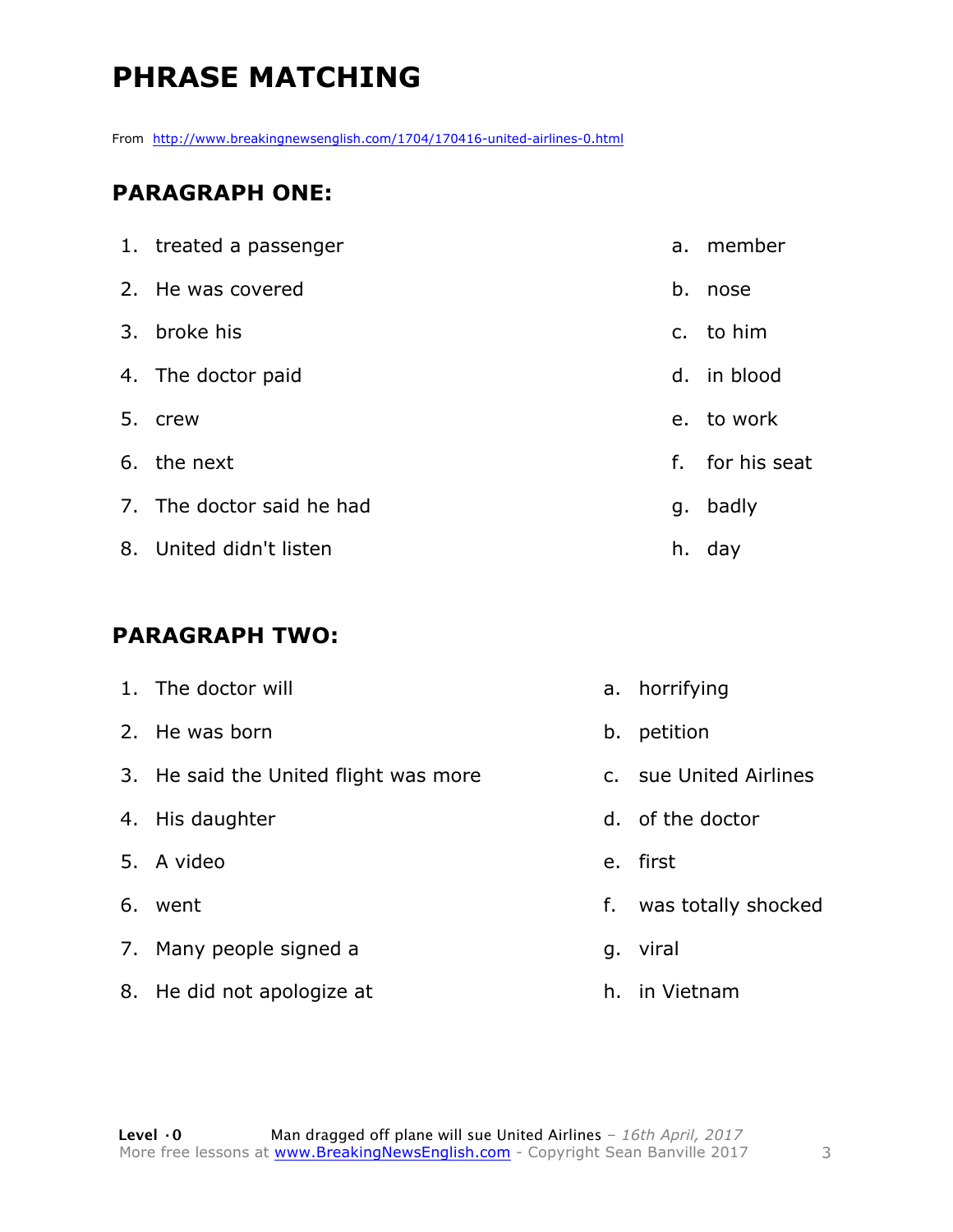# **LISTEN AND FILL IN THE GAPS**

From http://www.breakingnewsenglish.com/1704/170416-united-airlines-0.html

| United Airlines (1) ________________________ passenger badly.              |  |  |  |  |  |
|----------------------------------------------------------------------------|--|--|--|--|--|
| Security guards (2) ________________________-year-old doctor from          |  |  |  |  |  |
| his seat. They dragged (3) _________________________________ floor. He was |  |  |  |  |  |
| covered in blood. He lost two (4) ____________________ his                 |  |  |  |  |  |
| nose. The doctor paid for his seat. United                                 |  |  |  |  |  |
| (5) ________________________ member needed it. The doctor said             |  |  |  |  |  |
| he had to work the next day. United didn't                                 |  |  |  |  |  |
|                                                                            |  |  |  |  |  |
|                                                                            |  |  |  |  |  |
| Vietnam. He said the United flight was "more horrifying" than              |  |  |  |  |  |
|                                                                            |  |  |  |  |  |
| (9) __________________________. A video of the doctor being dragged        |  |  |  |  |  |
| went viral. Many people $(10)$ _____________________________ for the       |  |  |  |  |  |
| United Airlines (11) _________________________. He said no. He did         |  |  |  |  |  |
|                                                                            |  |  |  |  |  |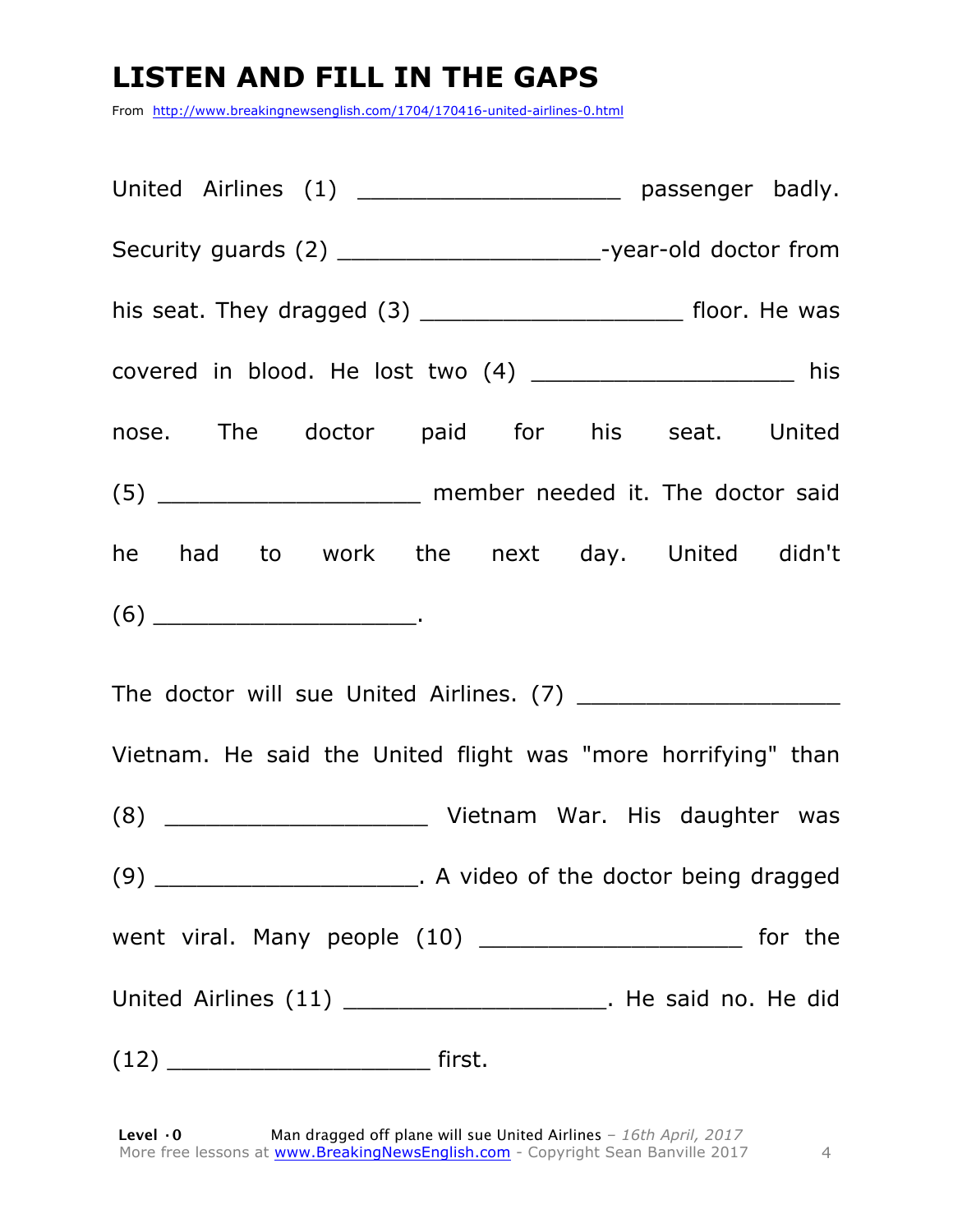# **PUT A SLASH ( / )WHERE THE SPACES ARE**

From http://www.breakingnewsenglish.com/1704/170416-united-airlines-0.html

UnitedAirlinestreatedapassengerbadly.Securityguardspulleda69-

year-olddoctorfromhisseat.Theydraggedhimalongthefloor.Hewasc

overedinblood.Helosttwoteethandbrokehisnose.Thedoctorpaidforhi

sseat.Unitedsaidacrewmemberneededit.Thedoctorsaidhehadtowor

kthenextday.Uniteddidn'tlistentohim.ThedoctorwillsueUnitedAirlin

es.HewasborninVietnam.HesaidtheUnitedflightwas"morehorrifying

"thanbeingintheVietnamWar.Hisdaughterwastotallyshocked.Avide

oofthedoctorbeingdraggedwentviral.Manypeoplesignedapetitionfor

theUnitedAirlinesbosstoquit.Hesaidno.Hedidnotapologizeatfirst.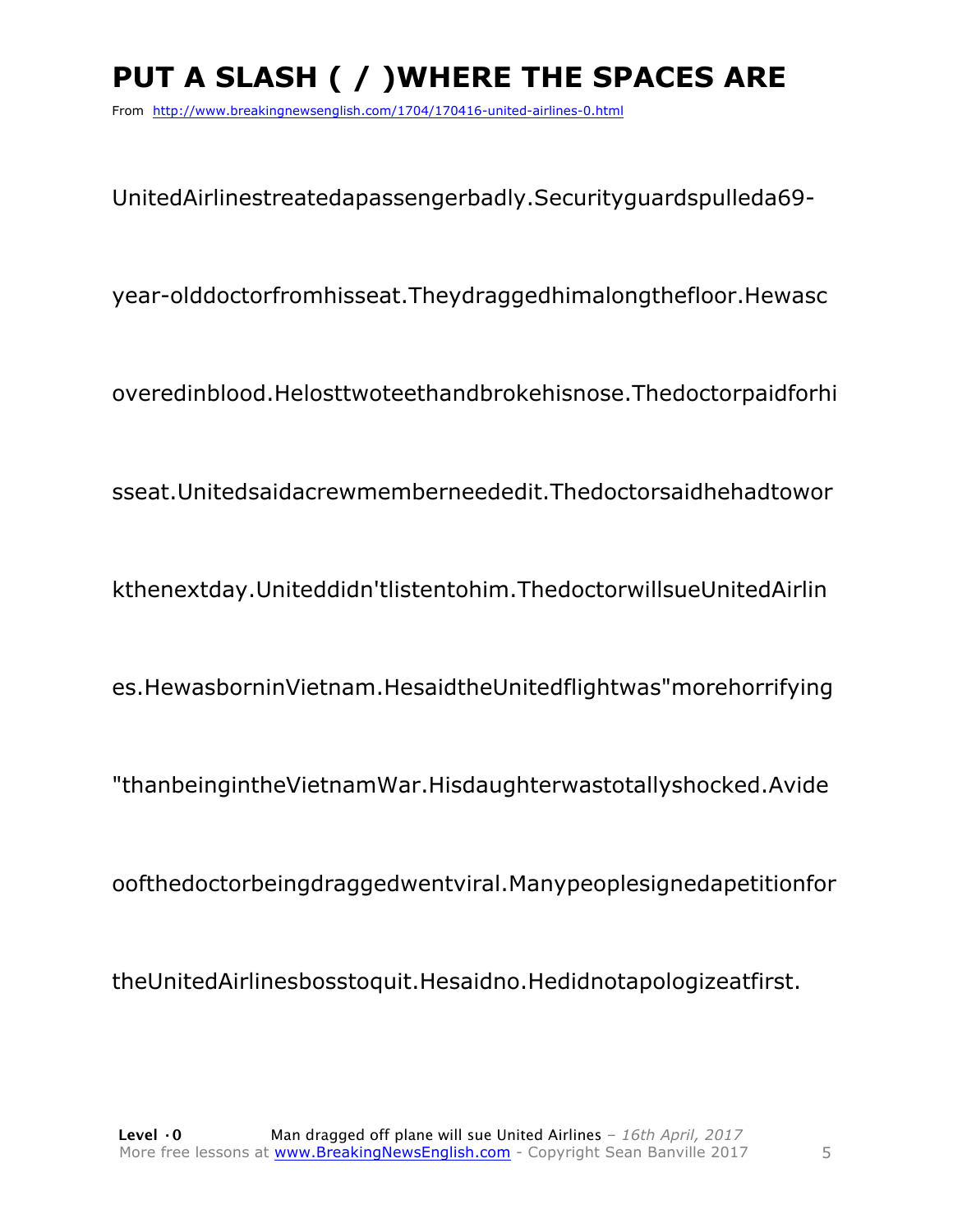# **AIRLINES SURVEY**

From http://www.breakingnewsenglish.com/1704/170416-united-airlines-4.html

Write five GOOD questions about airlines in the table. Do this in pairs. Each student must write the questions on his / her own paper.

When you have finished, interview other students. Write down their answers.

|      | STUDENT 1 | STUDENT 2 | STUDENT 3 |
|------|-----------|-----------|-----------|
| Q.1. |           |           |           |
| Q.2. |           |           |           |
| Q.3. |           |           |           |
| Q.4. |           |           |           |
| Q.5. |           |           |           |

- Now return to your original partner and share and talk about what you found out. Change partners often.
- Make mini-presentations to other groups on your findings.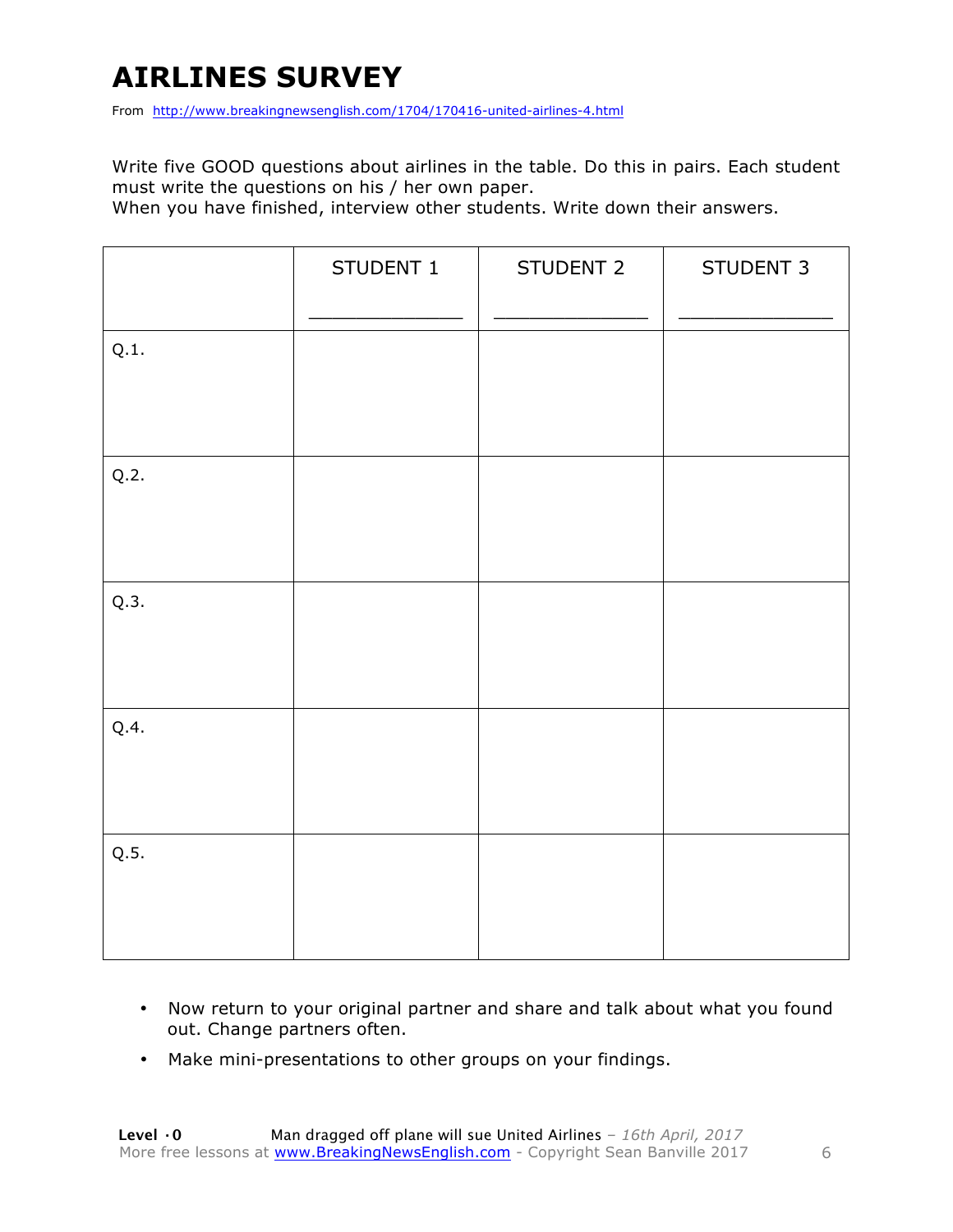### **WRITE QUESTIONS & ASK YOUR PARTNER(S)**

Student A: Do not show these to your speaking partner(s).

| a) |  |
|----|--|
| b) |  |
| c) |  |
| d) |  |
| e) |  |
| f) |  |
|    |  |

*Man dragged off plane will sue United Airlines – 16th April, 2017* More free lessons at www.BreakingNewsEnglish.com

## **WRITE QUESTIONS & ASK YOUR PARTNER(S)**

-----------------------------------------------------------------------------

Student B: Do not show these to your speaking partner(s).

| a) |  |  |
|----|--|--|
| b) |  |  |
| c) |  |  |
| d) |  |  |
| e) |  |  |
| f) |  |  |
|    |  |  |